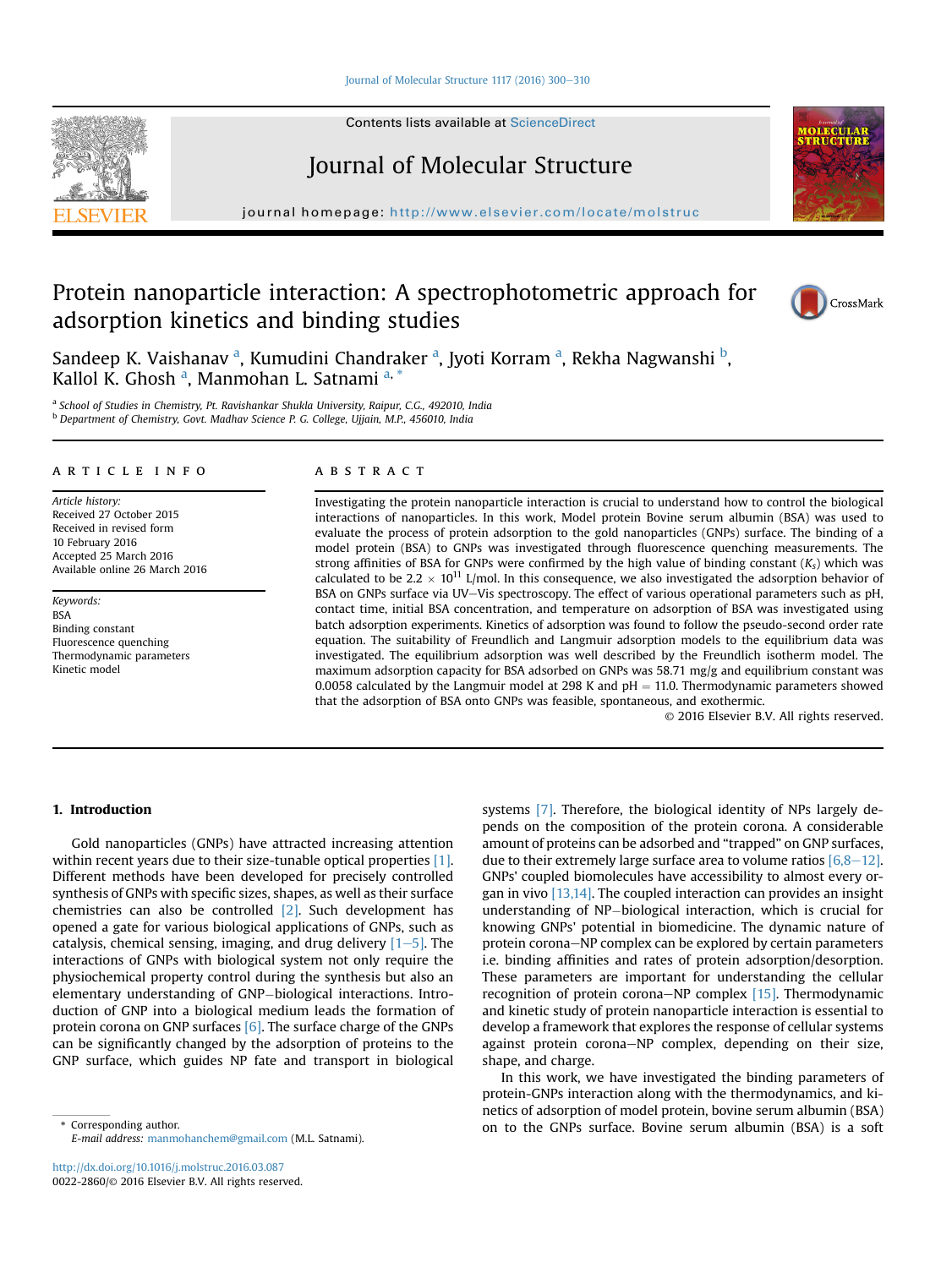globular protein, which constitute  $52-62%$  of the total blood plasma fraction protein [\[16\]](#page--1-0). BSA involved in various physiological function such as maintaining the osmotic pressure and pH of blood, endogenous and exogenous transport of fatty acids, metals, amino acids, steroids and drugs [\[17\]](#page--1-0). The reversible binding ability of BSA molecules with substance especially with negatively charged sub-stances ensures BSA as very good transporting agent [\[18\].](#page--1-0) The adsorption ability of protein on surfaces constitutes a vital research field, which is not limited to the research area such as protein purification [\[19,20\]](#page--1-0) design of food processing equipment, biocompatibility [\[21\]](#page--1-0), and biosensors [\[22\]](#page--1-0). Furthermore, from a more fundamental research viewpoint, the protein adsorption process is of concern due to the complex nature of the system. For in-depth understanding of protein adsorption process, one would like to find out how the protein concentration, pH, buffer medium, ionic strength etc. can influence the protein adsorption process. Therefore, various studies have been carried out to examine the effect of such experimental conditions on protein adsorption  $[23-26]$  $[23-26]$ . In this context, the conformational behavior of proteins in a protein–nanoparticle complex system is being a major challenge to investigate, which involves the denaturation of their tertiary and secondary structures due to protein adsorption [\[27\]](#page--1-0). The interaction between citrate stabilized GNPs and BSA proteins have been studied [\[20\]](#page--1-0). More recently, the specific interaction between GNPs and human plasma proteins have been figured out by De Paoli Lacerda et al. [\[28\].](#page--1-0) Moreover, GNPs can be used as a probe to investigate the conformational change of protein [\[29\].](#page--1-0) Evaluating the influence of the protein binding on GNPs surface provides the information of possible change in protein conformation after bioconjugation [\[30\].](#page--1-0) However, thermodynamic parameters such as temperature and pH can act as switch for the disruption in protein conformation that could lead to serious health implications such as cancer, diabetes, hormonal imbalance and cardiovascular diseases [\[31\].](#page--1-0) Consequently, these parameters can have a key influence on the nano-bio interfaces. In this regard, the spectroscopic investigation of the GNPs-BSA interfaces, as a function of pH and temperature by three different spectroscopic techniques: LSPR, fluorescence and SERS have been done by McClellan et al. [\[31\]](#page--1-0).

In this work, we investigated the thermodynamics and kinetics of a model protein, bovine serum albumin (BSA), adsorbing to the GNPs surface. GNPs were selected as a model nanoparticle due to their interesting optical properties. Similarly, BSA is an important model protein, because it is an abundant plasma protein in mammals and highly stable. BSA contains tryptophan residues, which makes it absorb and fluoresce light at characteristic wavelengths. These characteristics are useful for studying protein binding using spectroscopic measurements. Herein, we report the effect of pH, temperature, and concentration on adsorption equilibrium and rate of adsorption of BSA on GNPs surface. Kinetic measurements were assessed at different BSA concentration and evaluated by the pseudo-first order, pseudo-second order, and intraparticle diffusion model. Similarly the equilibrium point adsorption for GNPs-BSA has been evaluated by Freundlich and Langmuir models. Thermodynamic parameters such as activation energy  $(E_a)$ , the changes in free energy ( $\Delta G^0$ ), enthalpy ( $\Delta H^0$ ) and entropy ( $\Delta S^0$ ) for the adsorption process has also been calculated.

#### 2. Experimental methods

#### 2.1. Reagent and chemicals

Hydrogen tetrachloro aurate (III) (HAuCl<sub>4</sub>.3H<sub>2</sub>O, 99%), trisodium citrate dihydarte (HOC (COONa) (CH2COONa)2.2H2O), bovine serum albumin lyophylised powder (96%) were procured from Sigma Aldrich. Sodium borohydride and all other chemicals used were of analytical grade. Water was purified with a Millipore Mili system.

#### 2.2. Synthesis of gold nanoparticles GNPs and interaction with BSA

Gold nanoparticles (GNPs) were synthesized using modified turkevich method [\[32\].](#page--1-0) For a typical preparation of GNPs, 0.25 mM of HAuCl4.3H2O dissolved in 25.0 ml of millipore water and 0.25 mM trisodium citrate added with continuous stirring for making a homogenous solution. A freshly prepared 0.1 M aqueous sodium borohydride added dropwise to acquire the desired concentration. In our experiment, we maintained the concentration of NaBH4 1.0 mM in the aqueous solution. The solution turned dark ruby red immediately, which confirmed the formation of GNPs. As prepared GNPs were centrifuged at 1000 rpm for 20 min. The interaction of BSA with GNPs have been performed by dissolving the purified GNPs in Millipore water followed by the addition of different concentrations of model protein BSA (100 mg/L $-500$  mg/ L) at various experimental  $pH$  (7.4–11.0). As prepared BSA-GNPs conjugates incubated overnight at  $4 \degree C$  to ensure maximum conjugation and thereafter analyzed with UV-Visible spectrophotometer.

#### 2.3. Steady-state fluorescence quenching measurements

For the fluorescence quenching measurements, the emission of BSA was measured at a constant concentration (500 mg/L) in the presence of an increasing concentration of gold nanoparticles  $(0-10 \text{ nM})$ . The GNPs-BSA solutions were incubated overnight at  $4^{\circ}$ C to ensure equilibrium in 5.0 ml glass vials. Before the fluorescence of BSA was measured, solutions were allowed to stand at room temperature for 30 min. The samples were then transferred to a quartz cuvette, and their fluorescence spectra were acquired in the range of  $300-460$  nm when excited at 280 nm. Because the fluorescence of BSA protein adsorbed to the surface of the GNPs is quenched, and the observed fluorescence is due to the free BSA in the solution.

#### 2.4. Adsorption studies

Adsorption studies were performed, using batch technique, by equilibrating 1 mg/L of GNPs with  $V/m = 1$  L/g with five different concentrations of  $100-500$  mg/L of BSA. The experiments were also conducted at three different reaction temperatures (298, 308 and 318  $\pm$  1 K), and four different pH (7.4, 8.4, 9.4, 11.0  $\pm$  0.1) using an initial protein concentration of 500 mg/L. For these investigations GNPs solution (1 mg/L) was contacted with 5.0 ml of solution containing known concentration of BSA and the solution was kept stirred in a thermostatic shaker adjusted at the desired temperature as a function of the time. After interval time, the shaker is stopped and the solution was analyzed using UV-visible spectrophotometer in order to determine the amount of BSA adsorbed (Supporting Information). The amount of protein adsorbed onto GNPs at any time,  $qt(mg/g)$  and the percentage adsorption (P) were calculated from the expressions:

$$
q_t = (c_o - c_t) \frac{V}{m}
$$
 (1)

$$
P = \left(\frac{(c_0 - c_t)}{c_0}\right) \times 100\tag{2}
$$

where  $C_0$  is the initial concentration,  $C_t$  is the concentration at time  $t$  (mg/L) of BSA in solution, V the volume (L) and m is the weight (g) of the adsorbent.